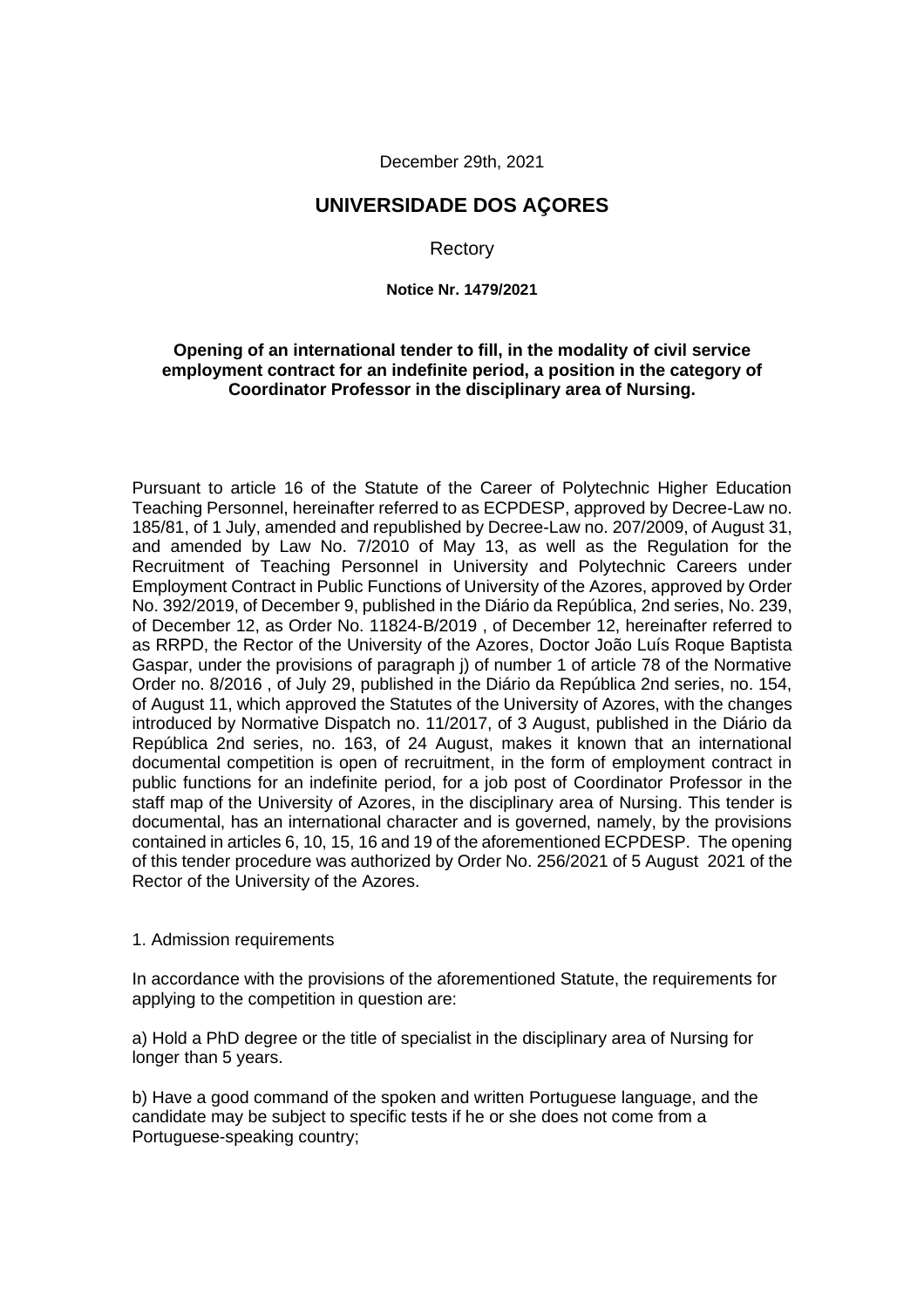c) If the PhD has been awarded by a foreign higher education institution, it must be recognized in Portugal, under the terms provided for in the applicable legislation, a formality to be fulfilled by the deadline for the admission of applications.

2. Workplace Escola Superior de Saúde Departamento de Enfermagem, Saúde da Família e Comunidade Universidade dos Açores Polo Universitário de Ponta Delgada Rua Mãe de Deus 9500-321 Ponta Delgada Portugal

## 3. Form and deadline for submitting applications

3.1 Applications are submitted electronically in Portuguese, using a form available for this purpose on the Online Services Portal of the University of the Azores at https://servicosonline.uac.pt.

3.2 The copy of the works referred to in subparagraphs d) of point 4.2 may be delivered in digital or paper format (7 copies), in person or by registered mail, with acknowledgment of receipt, at the Rectory Building of the University of the Azores , Rua Mãe de Deus, 9500-321 Ponta Delgada.

3.3 Applications must be submitted within 30 working days from the day following the publication of this Notice in the Diário da República. 3

.4 Works and/or works sent by registered mail under the terms of point 3.2 are excluded from the provisions of the previous number, which, being able to be received after the deadline established for the submission of applications, must be sent by the date. and time limits set out in the previous number.

4. Instructions for applications

4.1 The application for admission is part of the form referred to in the previous number and contains the following elements:

a) Full name;

b) Civil identification number and expiration date of the document;

c) Date and place of birth;

d) Nationality;

e) Profession, when applicable;

f) Residence and postal address;

g) E-mail address and telephone contact;

h) Identification of the tender to which it is intended, with reference to the number of the public notice;

i) Express indication of your consent so that communications and notifications under the tender procedure can take place by email.

4.2 The application is accompanied by the following documents, of which they are an integral part:

a) Copy of qualification certificates that prove the ownership of the degrees required in paragraph 1 of this notice;

b) Declaration by the candidate in which he ensures, under an honorable pledge, the precise situation in which he finds himself in relation to the content of each of the following points:

i) Nationality;

ii) Not be inhibited from exercising public functions or prohibited from exercising the functions to which he / she is applying;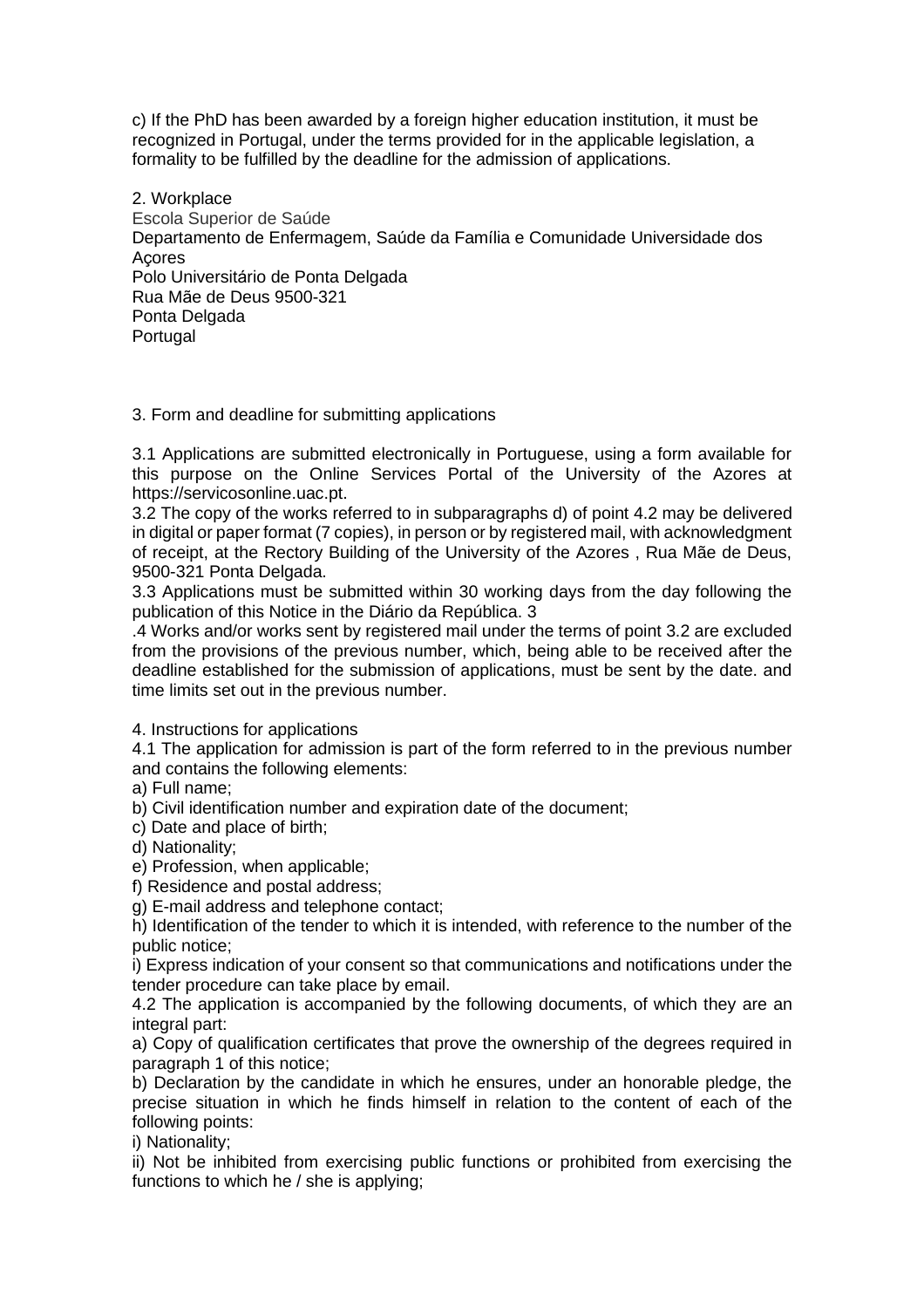iii) Possess the physical strength and the psychic profile essential to the exercise of the function and have complied with the mandatory vaccination laws.

c) Curriculum vitae;

d) Copy of the five published works that the candidate selects as the most representative of his curriculum vitae;

e) Declaration in which the candidate guarantees, under the commitment of honor, that the elements or facts contained in the application are true.

f) Research project, which is proposed to be developed during the experimental period in the disciplinary scientific area / subarea to tender, as provided in article 24 of the RRPD.

4.3 The curriculum vitae, completed directly on the form referred to in point 3.1, includes: a) Full name;

b) Civil identification number and expiration date of the document;

c) Date and place of birth;

d) Profession, when applicable

e) Residence and postal address, electronic address and telephone contact;

f) Identification of the specialty appropriate to the scientific disciplinary area/subarea for which the tender was opened;

g) Indication, namely, of the scientific, educational, cultural and university management activities developed and of interest to the functions to be performed, to be considered for the purposes of applying the selection criteria and indicators identified in point 6 of this notice.

h) Summary list indicating the scientific publications that have been selected by the candidate as the most representative of his curriculum vitae, up to a maximum of five;

4.4 If and when deemed necessary, the jury may request supporting documents relating to the elements of the curriculum vitae, which must be delivered to the address referred to in point 3.2 within the non-extendable period of 10 working days after notification for that purpose.

4.5 Failure to comply with the admission requirements, the incorrect formalization of the application, the non-presentation of the documents required under the terms of the notice, its presentation after the stipulated deadline or the presentation of a false document determines the exclusion from the competition.

5. Selection panel

5.1 The selection panel has the following members:

Chairman:

João Luís Roque Baptista Gaspar, Rector of the University of the Azores,

#### Other members:

Doutor João Luís Alves Apostolo, Professor Coordenador Principal Escola Superior de Enfermagem de Coimbra;

Doutor Manuel Alves Rodrigues, Professor Coordenador Principal (aposentado) da Escola Superior de Enfermagem de Coimbra;

Doutor Manuel José Lopes, Professor Coordenador Principal, Universidade de Évora; Doutora Maria Manuela de Medeiros Lima, Professora Catedrática da Faculdade de Ciências e Tecnologia da Universidade dos Açores;

Doutor Nelson José de Oliveira Simões, Professor Catedrático da Faculdade de Ciências e Tecnologia da Universidade dos Açores;

Doutor Wilson Jorge Correia Pinto de Abreu, Professor Coordenador Principal, da Escola Superior de Enfermagem do Porto.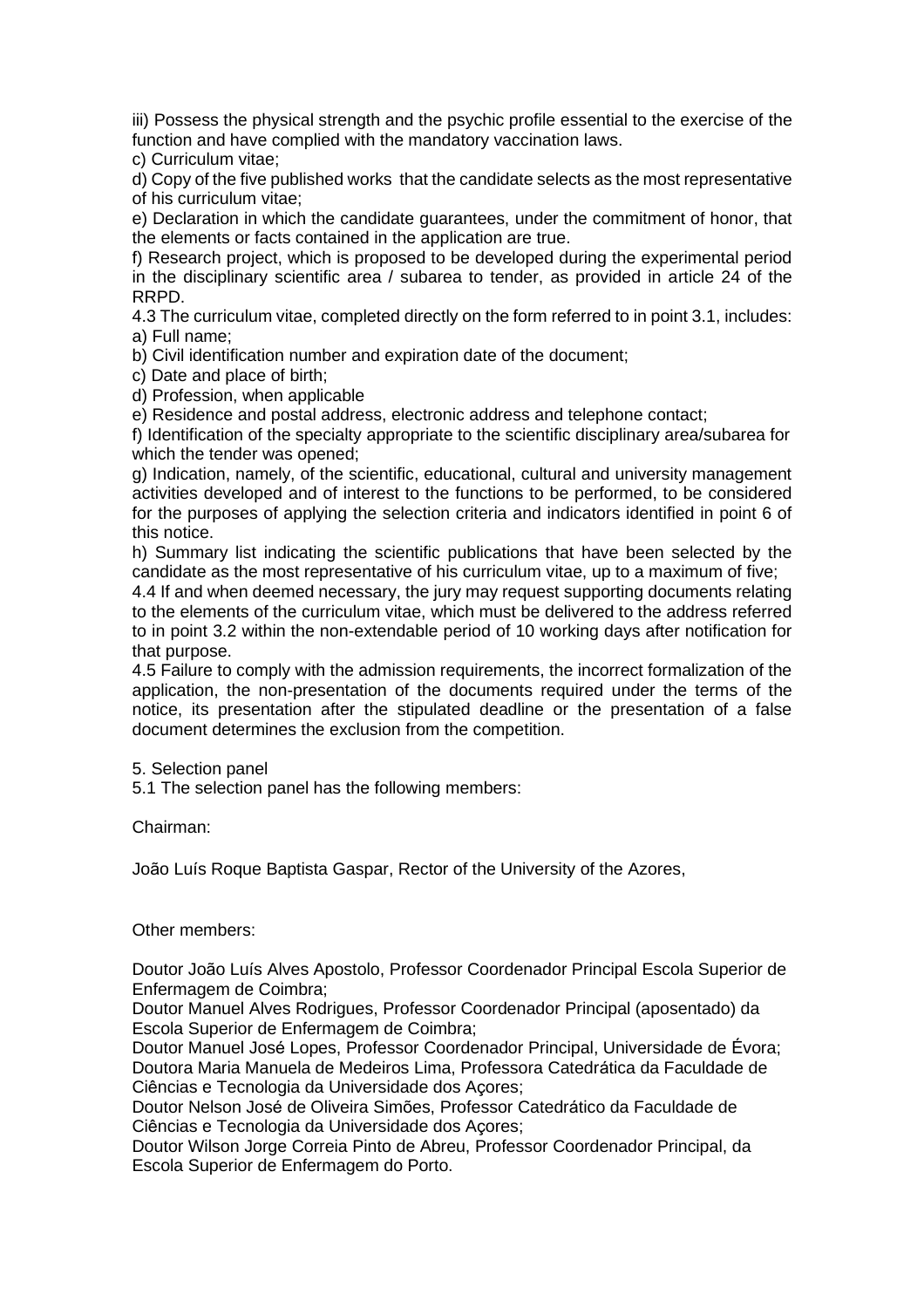5.2 The roles and tasks of the panel, the respective secretarial support, rules, type of meetings and deadlines for the rendering of decisions respect the provisions of articles 9 to 14 of the RRPD.

#### 6. Evaluation parameters

6.1 It is up to the selection panel to evaluate the merits of the applicants to this position, based on the assessment criteria and the indicators according to which the evaluation unfolds, as provided in article 25 of the RRPD:

## ASSESSMENT CRITERIA

- A Scientific performance 40%
- B Teaching capacity 25%
- C Other activities 20%
- D Research project 15%

6.2 The assessment criteria and indicators are the following:

A - Scientific performance

A.1 Scientific, cultural, artistic or technological production with international projection and subject to peer review<sup>(a)</sup>: 0-55 Points

A.2 Experience as a responsible researcher (IR) or member of a scientific and technological research project team, especially in competitive calls, as well as research and technological development services that are funded<sup>(a)</sup>:  $0\n-20$  Points

A.3 Participation in knowledge transfer activities for public or private entities, involvement in technology-based companies and patent registration $(a)$ : 0-5 Points

A.4 Organization and oral presentation of papers at congresses and other scientific meetings, especially at the level of international events, as well as lectures and conferences as a guest speaker<sup>(a)</sup>: 0 -5 Points

A.5 Awards, distinctions and mentions<sup>(a)</sup>:  $0-5$  Points

A.6 Other activities of a scientific nature, especially in the field of scientific evaluation, including participation in juries of academic exams, and evaluation panels for scholarships and research projects, as well as belonging to editorial bodies and conducting review of works in indexed scientific publications<sup>(a)</sup>: 0-10 Points

B - Teaching capacity

B.1 Responsibility in the processes for creating new study cycles (PEP) and evaluating functioning study cycles (PEP), positively evaluated: 0-20 Points

B.2 Coordination and lecturing of course units in university degrees: 0-35 Points

B.3 Supervision of post-doctoral, doctoral and master students: 0-25 Points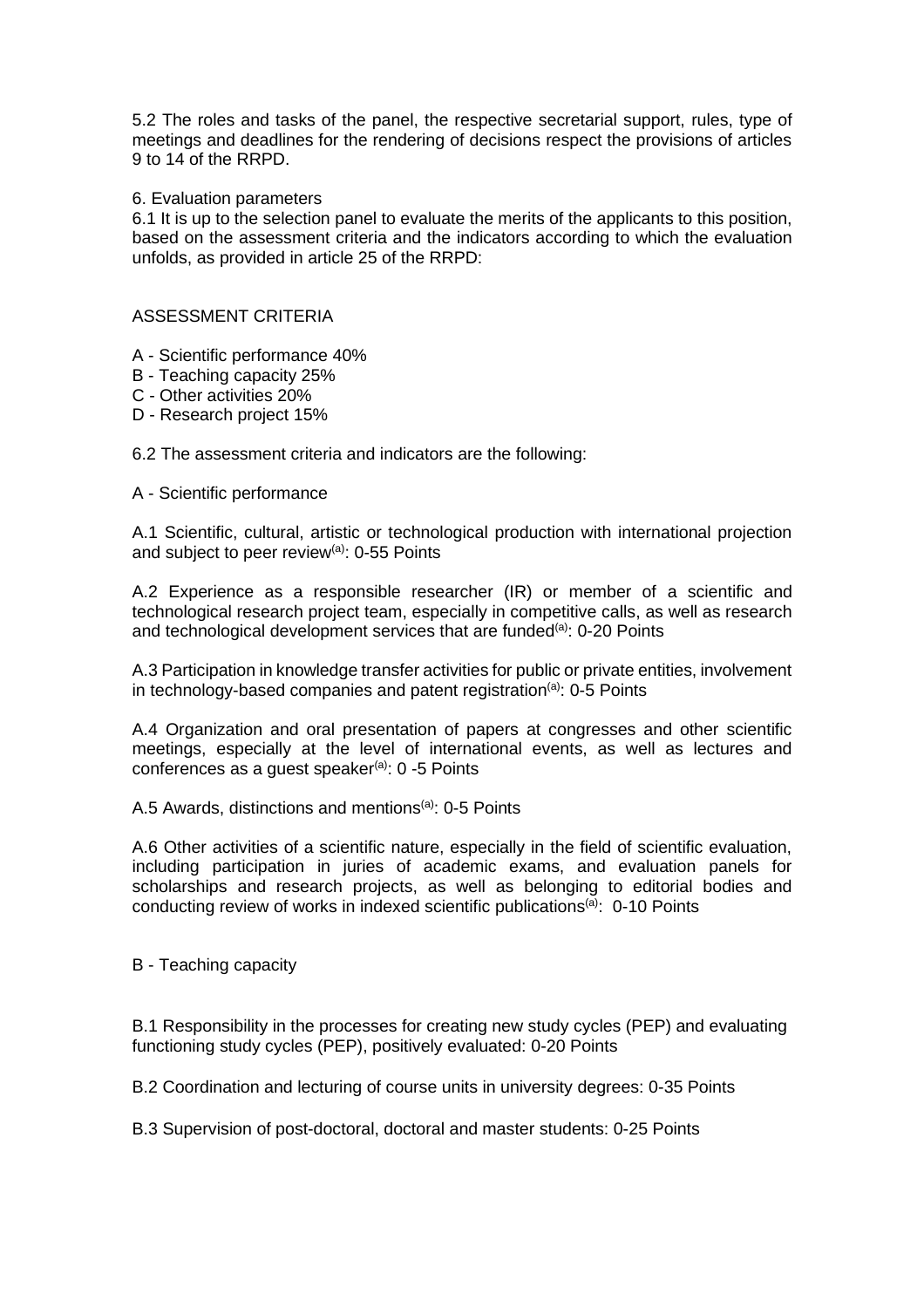B.4 Production of teaching/learning materials and publication of teaching/learning texts, in particular with ISBN, and promotion of science divulgation actions and publication of science divulgation works: 0-5 Points

B.5 Awards, distinctions and mentions: 0-5 Points

B.6 Other pedagogical activities, including teaching in short courses and other training activities within the scope of university or cultural extension activities: 0-10 Points

C - Other activities

C.1 Exercising statutory single management positions and university projects carried out: 0-30 Points

C.2 Direction of study cycles, and coordination of short courses and training actions within the scope of university or cultural extension activities: 0-25 Points

C.3 Presidency and participation in statutory collegiate bodies, by election: 0-15 Points

C.4 Participation in juries of competitions for teaching and research careers, and in institutional commissions or working groups, by appointment: 0-15 Points

C.5 Other awards, distinctions and mentions: 0-5 Points

C.6 Other activities, including institutional representations in external entities and the exercise of management positions in other institutions and public or private entities: 0- 10 Points

D – Scientific-pedagogic project

D.1 Rationale for the theme and objectives of the project: 0-20 Points

D.1 Importance of the project for consolidation, development, differentiation and affirmation of the University of the Azores in the context of the national system of higher education: 0-50 Points

D.2 State-of-the-art in terms of teaching at national level and research at international level of the matter considered: 0-10 Points

D.3 Description of the teaching and research activities to be promoted, how they can be relate to each other and the terms on which students can be involved: 0-20 Points

D.4 Relevance of the proposal in the context of European, national and regional public policies, and societal, environmental and/or other challenges on a global and regional scale: 0-10 Points

D.5 Feasibility of the proposal in terms of phasing, scheduling and necessary resources: 0-5 Points